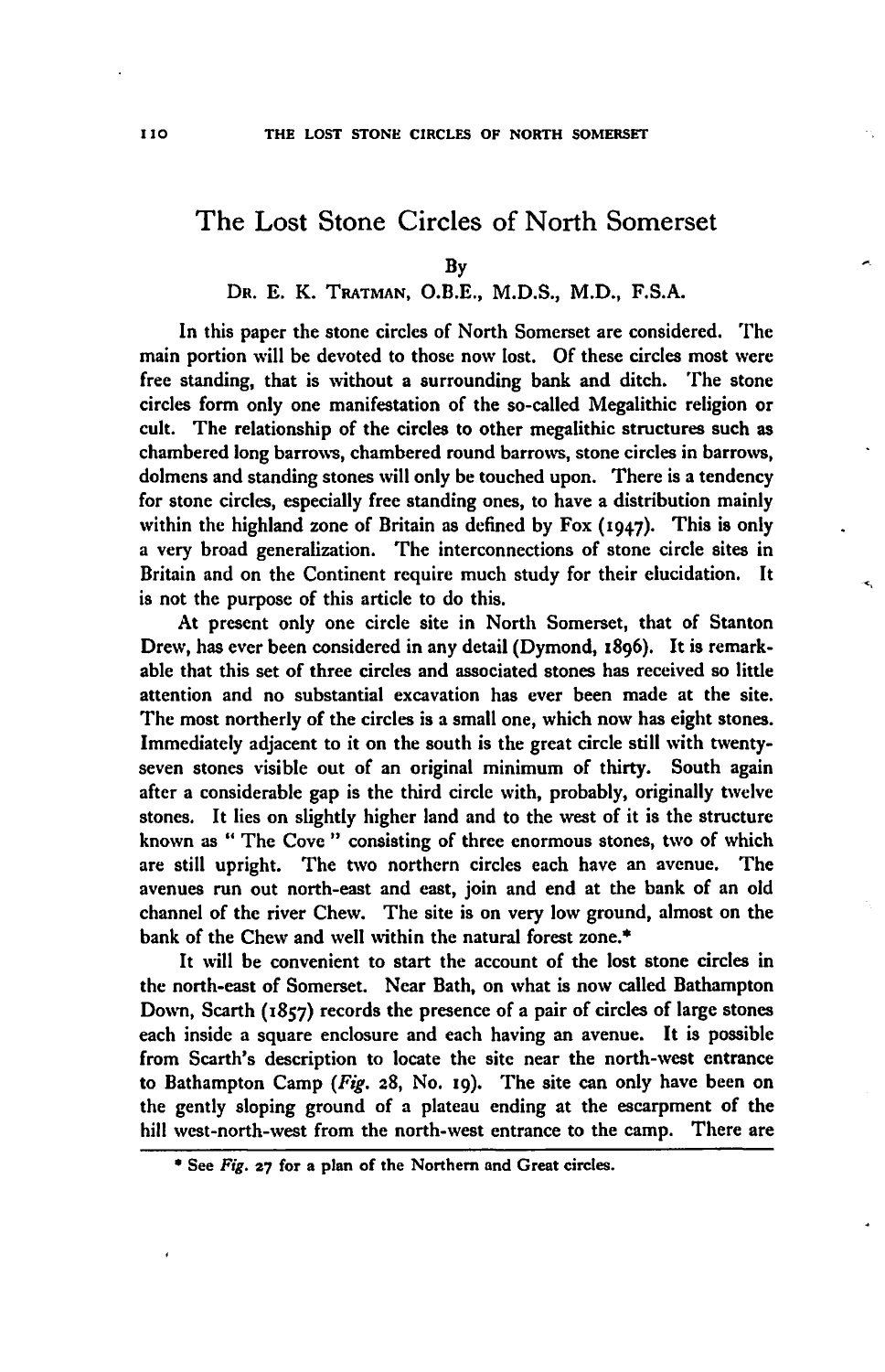still to be seen banks, presumably Celtic fields, and the enclosures mentioned by Scarth were probably two of these. There are still some stones in the area and some have been moved in recent times. Others lie nearly buried, but whether they ever formed part of a circle or circles is now impossible to say. Extensive quarrying has altered the surface features and the circles themselves cannot be found. Scarth states that the enclosures were ignored



Fig. 27.-Stanton Drew. The Northern and Great Circles.

by Phelps in his *History of Somerset* and that " in two of these enclosures are the remains of stone circles similar in appearance to those of Stanton Drew. Unhappily the larger stones have been removed within the memory of some of the present generation. . .. the smaller stones now only remain." About thirty of the larger stones had been removed. Scarth then adds " these enclosures are approached by avenues of stones leading out of the camp". The approximate National Grid Reference is ST 772652 at about 600 ft. above sea level. Scarth admits that the circles had suffered greatly from depredations by stone seekers and that the details were difficult to make out, though the reference here is to a preconceived notional arrangement of all stone circles and avenues. All the same there seems no reason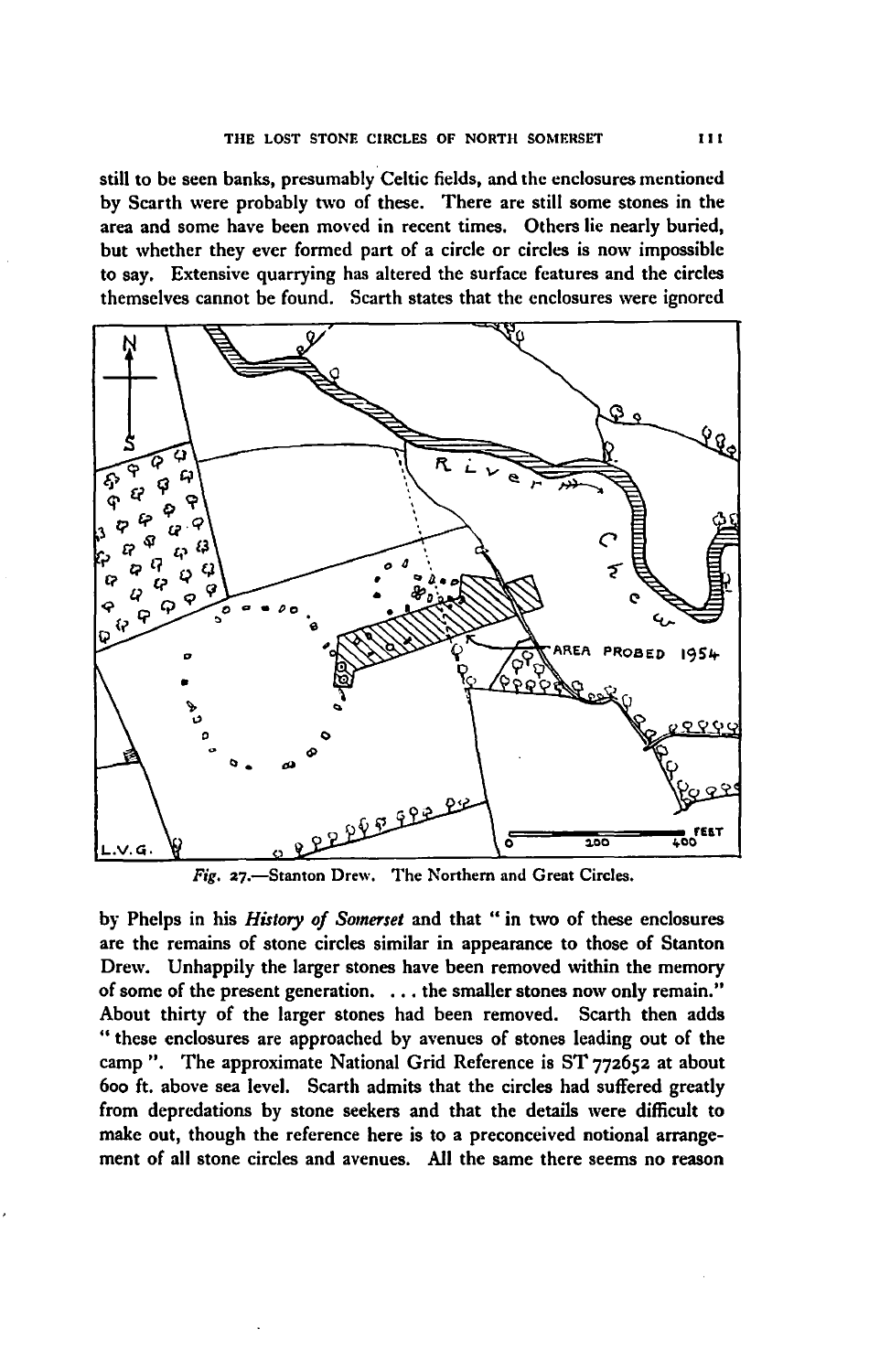to doubt Scarth's explicit statement that the circles and avenues were there. Scarth describes several long mounds that he thinks may be long barrows. These mounds have in part disappeared, but those that remain do not seem to be long barrows. There are four round barrows on the hill. Searth considers the circles, the long mounds, the round barrows, the camp, the enclosures and Wansdyke as all being the work of the Belgae, so that the statement that the avenues " led out of the camp " is unimportant save to give the direction of the avenues as being about south-east.

The site (8) is high up above the river Avon and some distance from it, and it commands extensive views, especially westwards towards Stanton Drew, though this may have no significance. The location of the circles is such that they could form a connecting link with the stone circles at Cornwell and Rollright, Oxfordshire (Crawford, 1925), and perhaps with Avebury and Stonehenge.

To the next site there is also but a single reference, in a footnote in Dymond's *Stanton Drew* (1896, p. 18). Dymond is discussing the lithology of the stones there and refers to the views of Professor Lloyd Morgan and then quotes from a letter dated October 22nd, 1895. "He (Professor Lloyd Morgan) has found remains of a small circle 20 paces in diameter on Leigh Down." The O.S. maps record Leigh Down Farm on Somerset sheet 12 N.W. of the 6-in. to I-mile series, and the hill just to the north is known locally as Leigh Down, which is also on the fringe of Broadfield Down to which Dymond and Morgan frequently refer in their discussion of the site from which the stones of Stanton Drew were obtained. An old green road just to the north of the site is known as Great Stone Lane. No stones are now present in an upright position but it is possible that one or two lying prone may be present in the mass of brambles and bracken that now, February, 1958, cover the site. Lloyd Morgan was a first-class geologist and an acute observer and there can be no doubt that the circle was there in  $1895$ . The size he gives must be right, for the site (N.G.R., ST  $542639$ ) could scarcely hold a larger circle. Old parish maps mark it as Heath Hill.\*

For the third site there is not even a single reference that I have been able to find in any literature or from parish records. It was discovered by Mr. P. A. Rahtz, who noted in Chew Stoke a group of stones in a hedge on the north side of the road a few yards west of the Methodist Chapel (N.G.R., ST 560616). The stones finally disappeared when the new police house was built, but there were twelve of them, all much of the same size. The parts above ground measured about 3-4 ft. high and 3 ft. wide and about 9 in. thick, perhaps a little more. There was a considerable variation

<sup>\*</sup> Letter dated December 5th, 1956 from the Rev. A. J. Hobbs, Winford Rectory. Parish map of 1828 gives this name and all field names. Five fields in the area are<br>known as Greenway.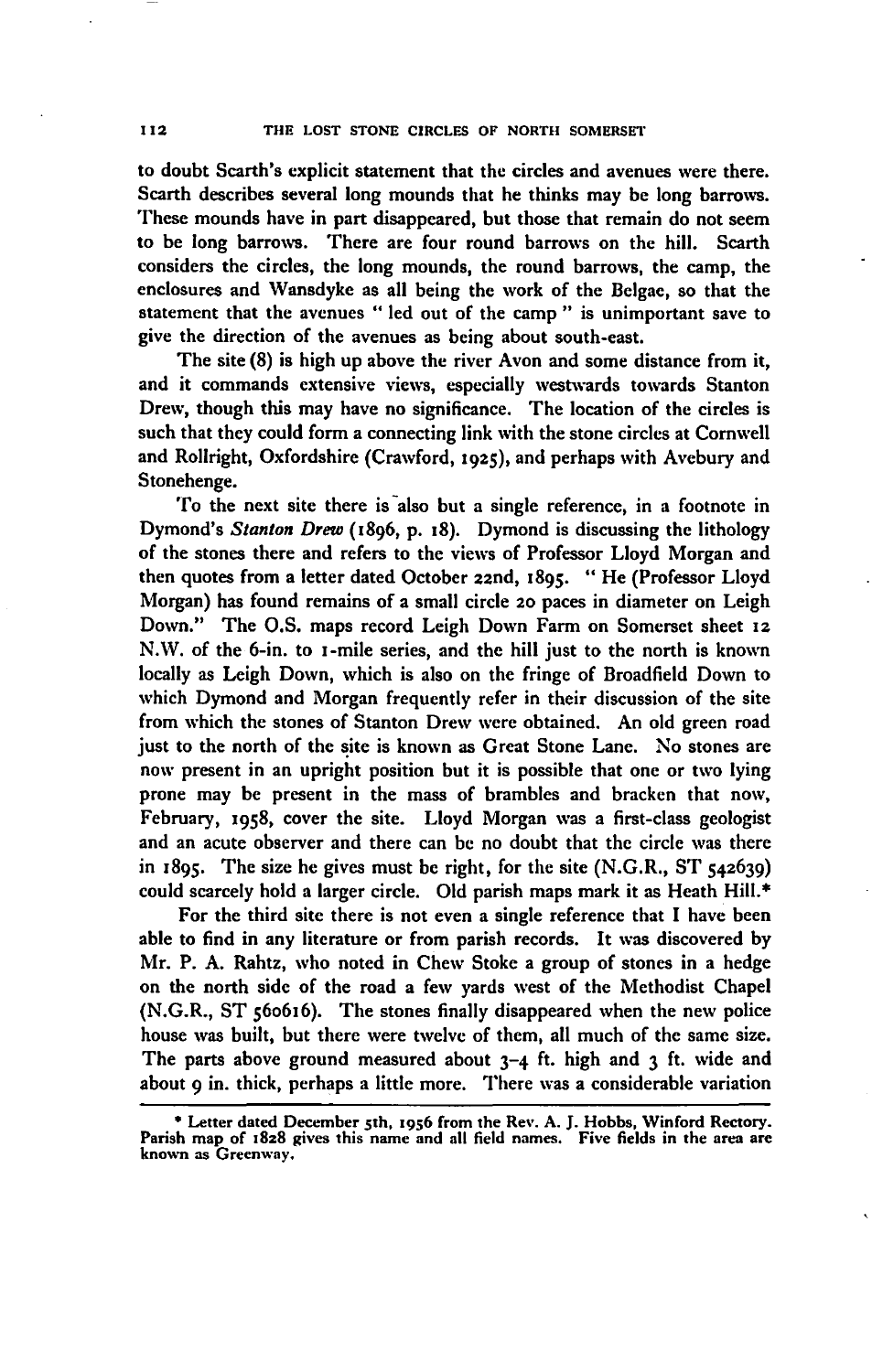in the weathering of the surfaces of the stones and, assuming that there was in the past as now, a prevailing direction of the wind, it was possible to deduce that the stones had once formed part at least of a circle. How big that circle was it is not possible to say, but it is unlikely to have been large, for only with a circle of comparatively small diameter and of relatively small stones would it be likely for the stones to have been grouped together when they were removed from their original setting. Of course there may have been more stones. The author has failed to obtain any folklore about the stones but the very fact that they were preserved at all points to there being, at the time of their removal, some legend attached to them. The site is again on very low ground close to the right bank of the river Chew and well within the zone of natural forest (9).

If these sites are considered as a group their distribution and association with other structures are remarkable. The high land to the north of the head of the river Yeo (Fig. 28) is known as Broadfield Down and the eastern extension to the north is Dundry Hill. In this limited area are not less than five long barrows and two more doubtful ones  $(s \text{ and } 6)$ . Of the five, three are certainly chambered and two probably not. The chambered ones arc Fairy Toot (7), Felton Common (4) and the Water Stone Dolmen (3) which is certainly a ruined chambered long barrow. On Dundry Hill there is an unchambered long barrow  $(11)$  and another at Redhill  $(2)$ , though it is possible that this may have small chambers. On the west end of Dundry there is a record of a cistvaen or dolmen (12), known as The Soldiers' Grave *(see* p. 124). There are also quite a number of round barrows, most of which may be presumed to be of Bronze Age date, and unless very early in that period, later in date than the stone circles. These are presumptions that will have to be tested by excavation.

In the valley floor of the river Chew are the circles at Chew Stoke and Stanton Drew. Around them by analogy with other sites, there should be a considerable series of barrows. Perhaps these have disappeared under cultivation for Rahtz has shown that both Secondary Neolithic and Beaker period sites occur in the valley bottom (16, 17) (Chew Valley Lake) and could be contemporary with the circles. The presence of circles and other sites implies at least some forest clearance by the end of the Neolithic and the beginning of the Bronze Ages. Beaker period graves occur at Corston without barrows ((15) Taylor, 1933, and Crook, 1944). Farther east is the chambered oval barrow, almost down on the banks of the local stream, at Wallmead in Camerton parish (18). This yielded an early Bronze Age dagger, gilded and other objects. Nearby was another barrow with cysts (Scarth, 1859) and not far away are other round barrows also in the parish of Camerton. Farther east still is the famous long barrow of Stoney Littleton  $(14)$ . Then come the circles and four round barrows on Bathampton Down.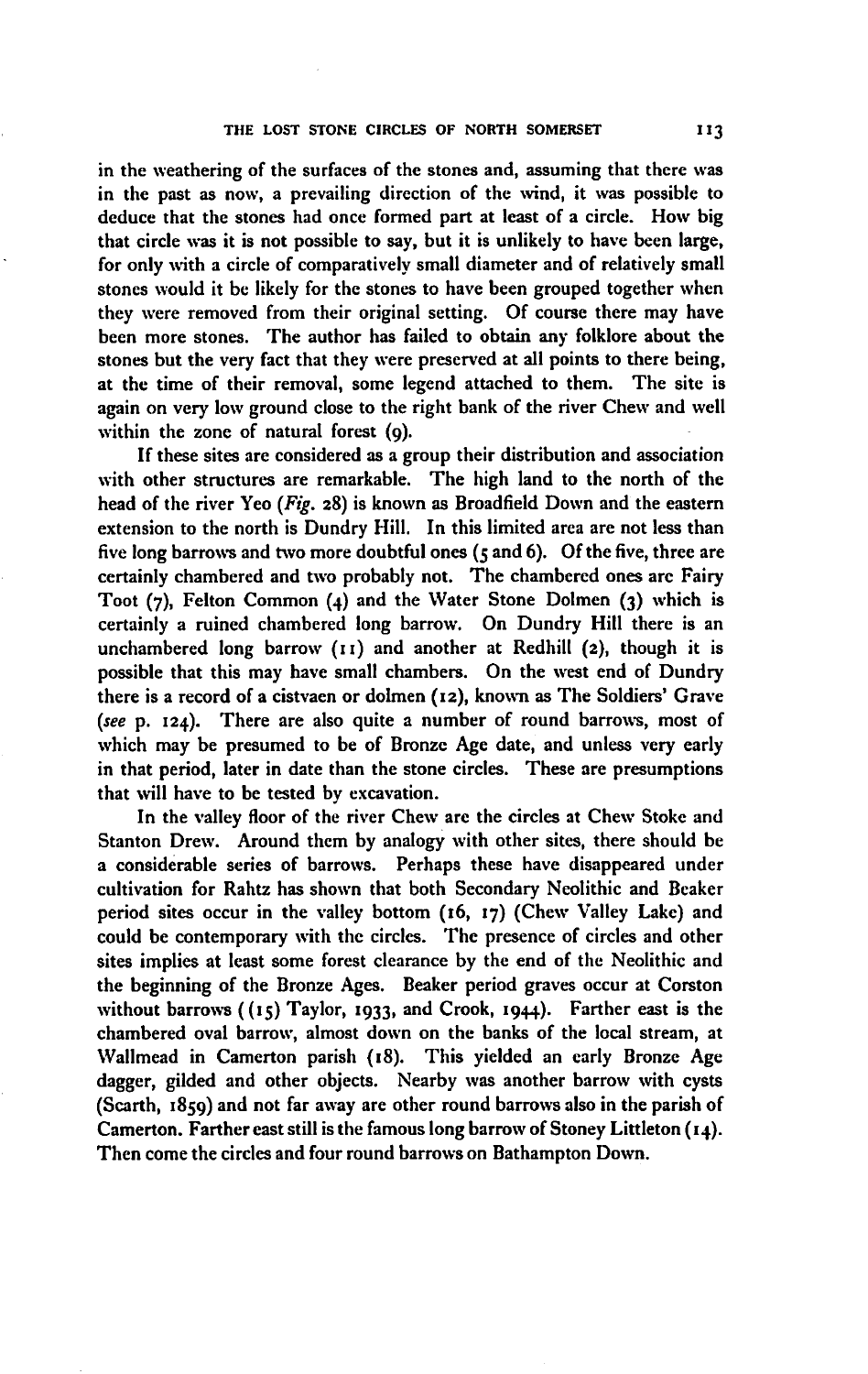

 $\mathbf{c}$ 

Fig. 28.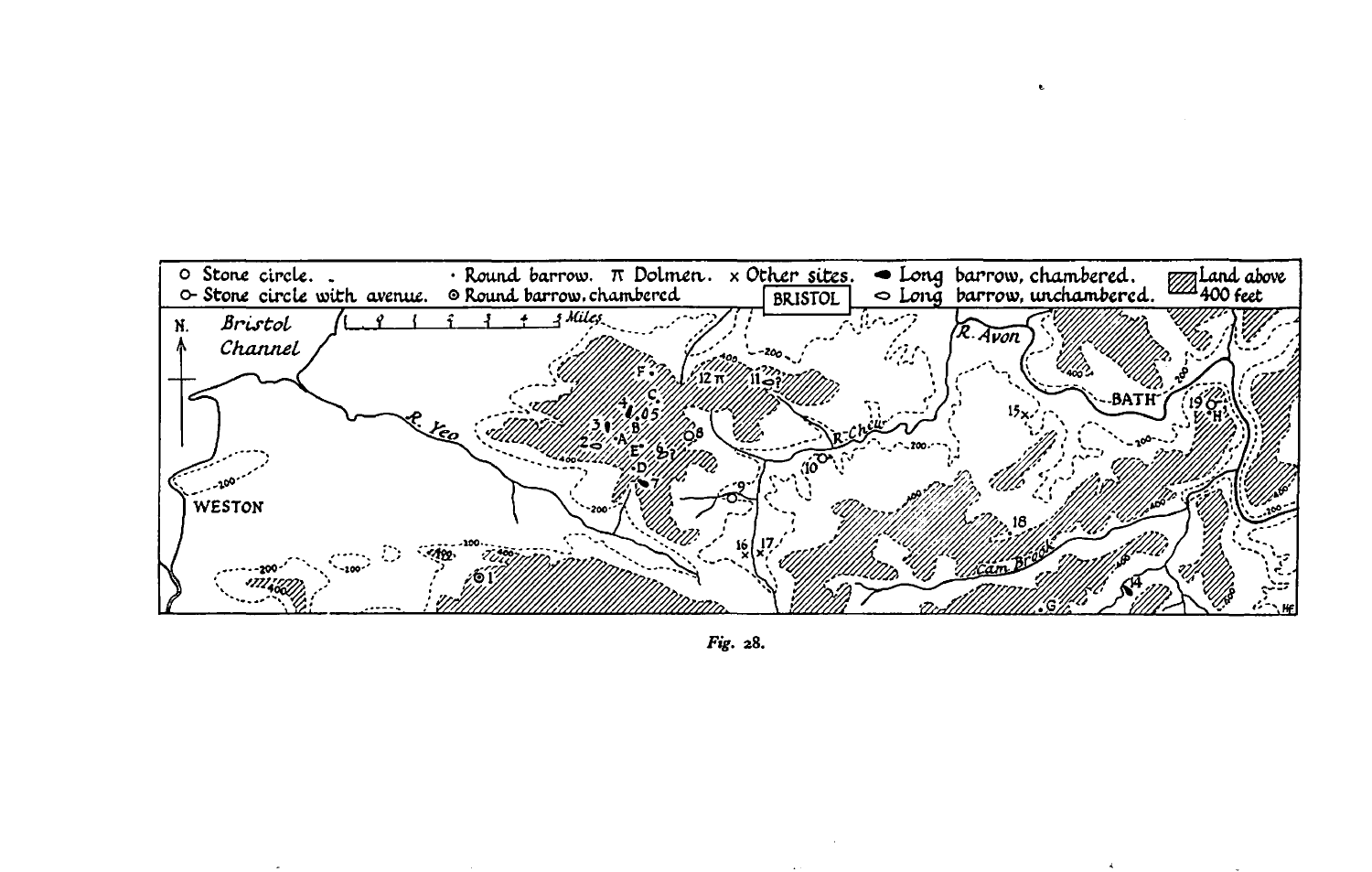The density of sites on the western, seaward end of Broadfield Down is in contradistinction to the western end of the Mendip Hills to the south with no sites as yet certainly identified for long barrows or circles. The distribution does suggest arrivals by sea and penetration inland from the Bristol Channel perhaps by routes either up the river Yeo or perhaps through such valleys as Goblin Combe with the series of long and round barrows clustered round its head. There is an apparent anomaly in this distribution and that is the absence of megalithic structures, unless the principal Wall Mead barrow is considered to be a long barrow, along the stretch of high land commencing south of Stanton Drew (10) and running east and then north to Bathampton Down. Perhaps a detailed search might lead to the discovery of sites though the absence could easily be due to the small size of the population. There is also the unexplained absence of long barrows and megaliths on the western end of the Mendips.

The final site is on Mendip. There is a persistent tradition that there was once a stone circle on Mendip. Knight (1902) records that the Rev. Stivard Jenkins, *c.* 1850, removed the stones, by bullock cart, from a circle on Mendip and set them up in the garden of Locking Manor. An alternative source of the stones is given as the moors near Glastonbury, a most unlikely site for a number of reasons. The stones are still in the garden of Locking Manor and number 21, with one more in the pond, and perhaps another broken up. None of them are very large, but there is one pillar-shaped one approximately 8 ft.  $\times$  2 ft. 6 in.  $\times$  I ft. 9 in. The height of the stones as re-erected varies from  $3$  ft.  $5$  in. to  $8$  ft.: their width from  $2$  ft. to  $3$  ft.  $9$  in. and their thickness from I ft. 6 in. to 2 ft. 6 in. A number of the stones seem to have had their surfaces tooled in the same manner as the stones at Stonehenge. Their lithology is varied. Nine are yellow Trias Limestone, 8 are Dolomitic Conglomerate, and 4 are Carboniferous Limestone.\*

-'

The great question is from where on Mendip did they come? If they came from a free standing circle or circles then the original location will only be determined by chance. There are indirect clues provided by Knight, but too much reliance should not be placed upon them. The report is that they came from the top of Mendip. This could be taken to mean the general plateau rather than one of the summits. The lithology of the stones suggests an area Priddy-Harptree Hill top for a location, though other areas might possibly fit. The number of stones and their size suggest a fairly large structure. B1ackdown and its immediate neighbourhood can be ruled out by the lithology unless the stones were moved a considerable distance in prehistoric times. There is a single disc barrow amongst those at the Beacon Batch, Blackdown, but the barrow is too small and the largish stones now

<sup>•</sup> Preliminary study by Dr. D. T. Donovan, Department of Geology.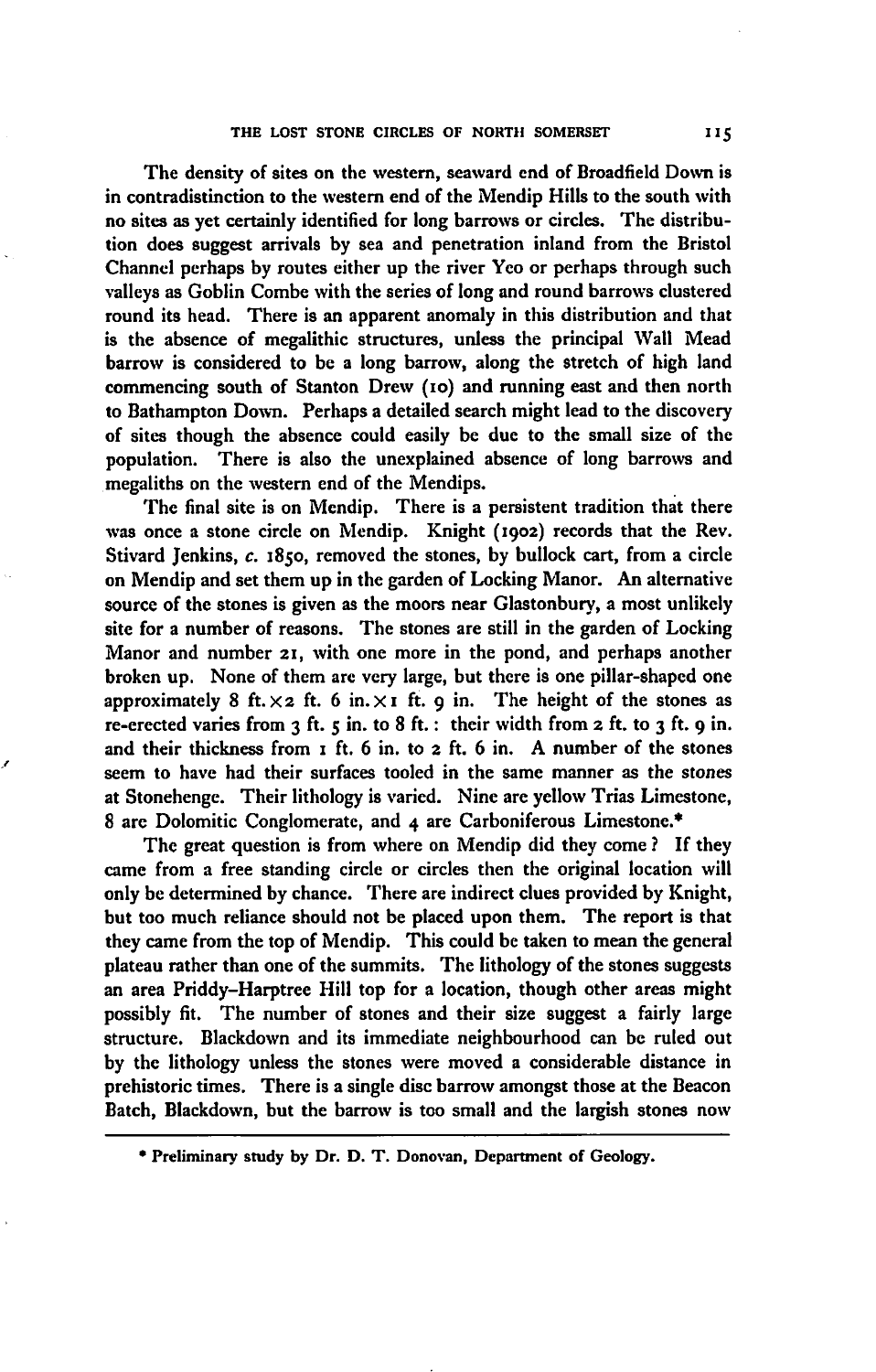in it are Old Red Sandstone. Gorsey Bigbury (Jones, 1938) between the north and west arms of Longwood, Charterhouse, is ruled out as there are several accounts of the site written prior to 1850 and none of them mention stones, and no stone holes were found when the site was excavated.

The large disc barrow or perhaps degraded bell, T *z39,* east of the Hunter's Lodge Inn is a possibility, and there is one fairly large stone now lying prone on the northern edge of the barrow, but if the Locking stones did come from there they would have had to be set very close together. The Henge monument *(see* p. 124) south of the road south of T *z39* is again a possibility, but by analogy with Gorsey Bigbury is unlikely to have been the site. A disc barrow on North Hill, Priddy, is too small unless the stones were set very close together in concentric circles. A large disc barrow on Beacon Hill, north-east of Shepton Mallet, is too far east and there are drawings and accounts of it made prior to 1850 which show and describe the barrow without any stones. (Skinner, 1820 and 1818.)·

The most likely site of all seems to be the Priddy Circles themselves. There are in circles 1 and 2 (Taylor and Tratman, 1957) some fairly large stones within the perimeter. Secondly, two stone holes have now been found, but in each case the stones had been removed in prehistoric times. There are probably other stone holes not yet found. Thirdly, a large stone had been set up in the bank of circle I after the bank was at least partly in ruins. The lithology would fit well with the area and also with the stones used in the bank core. Therefore as a working hypothesis, and nothing more, it may be assumed that the Priddy Circles are the sites from which the Rev. Jenkins took his stones.

#### REFERENCES

#### *Proc.* = *Proceedings, University of Bristol Spelaological Society*

CRAWFORD, O. G. S., 1925, Long Barrows of the Cotswolds, 175-177. John Bellows.<br>CROOK, B. A., and CROOK, M. C., 1944, "A Beaker Burial near Corston, Bath",<br>Prec., Vol. 5 (2), 141.<br>DYMOND, C. W., 1896, Stanton Drew, footnot

Vol. 8. 54.

SKINNER, J., 1818, B.M. Addntl. MS. 33651, Fasc. 171, 243.<br>— — 1820, B.M. Addntl. MS. 33656, Fasc. 66.<br>TAYLOR, H., 1933, " A Cyst of the Beaker Period at Corston, Near Bath", *Proc*., Vol. 4 (2), 128.<br>TAYLOR, C., and TRATMAN, E. K., 1957, "The Priddy Circles ", *Proc.*, Vol. 8 (1), 7.

I

Ń

**i** 

• I am indebted to Mr. A. T. Wicks of Wells for these references.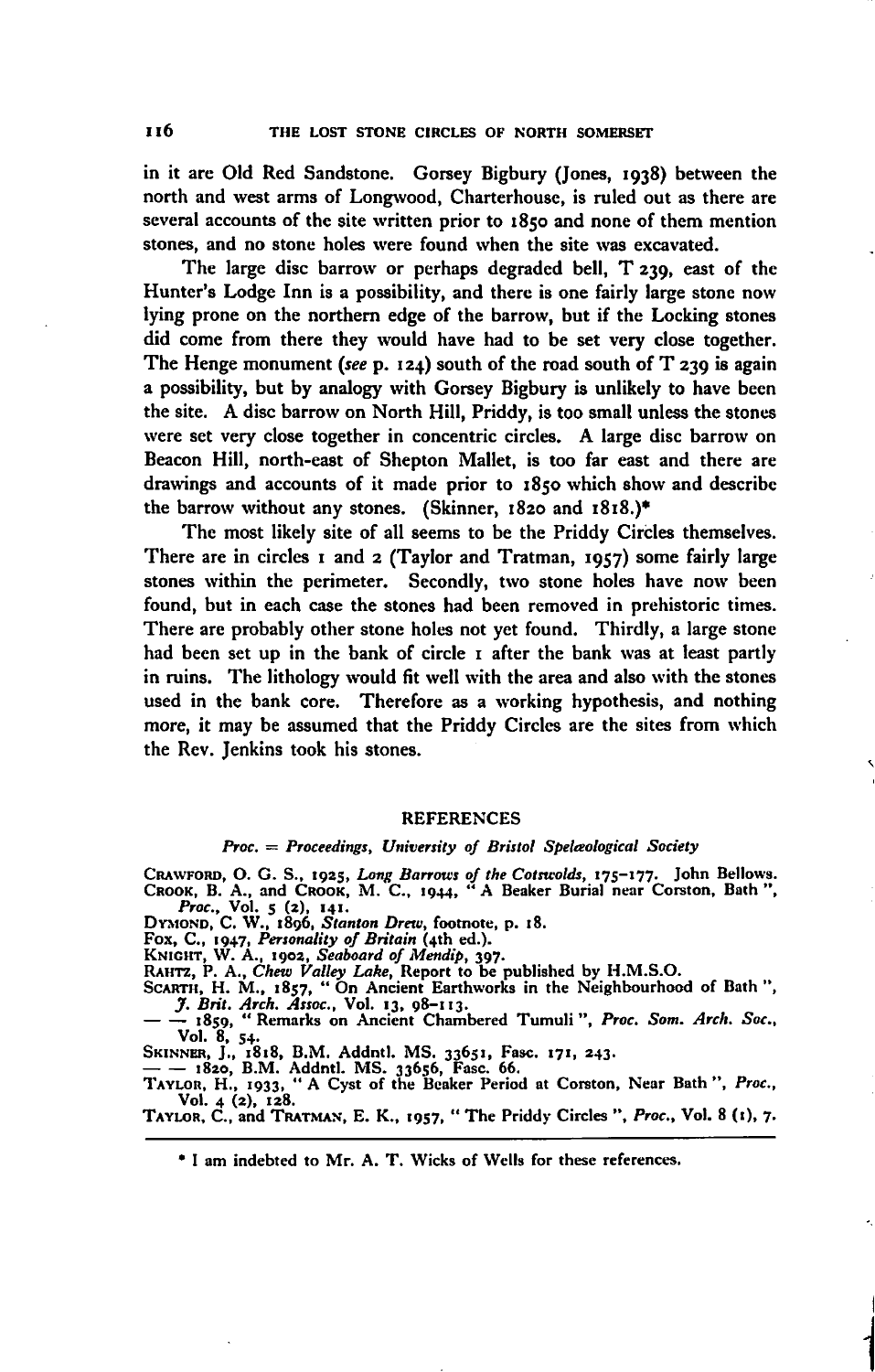### THE LOST STONE CIRCLES OF NORTH SOMERSET 117

| Number<br>or Letter | <b>U.B.S.S.</b><br>Cat. No. | N.G.R.<br>SТ | Description and Principal<br>References                                                                                                                                                                                                       |
|---------------------|-----------------------------|--------------|-----------------------------------------------------------------------------------------------------------------------------------------------------------------------------------------------------------------------------------------------|
| 1                   | T 185                       | 449583       | The Rowberrow Barrow.<br>Round.<br>Chamber $4 \times 4 \times 3$ ft. Tratman, E. K.,                                                                                                                                                          |
| 2                   | T 31                        | 499635       | Proc., Vol. 3 (1), 32, 35.<br>Redhill Long Barrow. Probably not chambered. Tratman, E. K., Proc.,                                                                                                                                             |
| 3                   | T 25 A                      | 500644       | Vol. 2 (3), 279.<br>The Water Stone Dolmen. Other stones<br>removed about 1900 and some are still,<br>1958, on garden wall.<br>Mound still<br>visible but edges vague. Lloyd Morgan,<br>1896, Proc. Clifton Antiquarian Club,<br>Vol. 3 (3).  |
| 4                   | T 26                        | 517548       | Felton Hill Long Barrow. Chambered.<br>Tratman, E. K. Reference as in 2.                                                                                                                                                                      |
| 5                   | T 30 A                      | 520649       | Felton Hill Long Mound, probably long<br>barrow, $54$ ft. N.–S. and $30$ ft. E.–W.<br>Discovered by L. V. Grinsell.                                                                                                                           |
| 6                   | T 40 A                      | 527634       | Stones in very low oval mound north of<br>Regilbury Court.<br>Possibly a long<br>barrow cut by road, Benches Lane.<br>Discovered by P. A. Rahtz. Just to<br>south in same field are some other stones.<br>but there is no mound and there are |
| 7                   | T 41                        | 520618       | mine workings near.<br>Fairy Toot Long Barrow. All but totally<br>destroyed. Chambered.<br>Gent. Mag.<br>1789. Many other refs. in later literature.<br>It contained a porthole stone. A long<br>excerpt from original account is in          |
| 8                   |                             | 542639       | Scarth, 1859.<br>Down Stone<br>Circle,<br>site of.<br>Leigh                                                                                                                                                                                   |
| 9                   |                             | 560616       | Dymond, 1896, p. 18, footnote.<br>Chew Stoke Stone Circle, site of. Dis-<br>covered by P. A. Rahtz.                                                                                                                                           |
| 10                  |                             | 601632       | Stanton Drew Stone Circles and Cove.<br>Dymond, C. W., 1896.                                                                                                                                                                                  |
| 11                  | $T_{367}$                   | .576664      | Long Barrow, E. Dundry. Unchambered.<br>Discovered by P. A. Rahtz (regarded by<br>author as doubtful).                                                                                                                                        |
| 12                  |                             | 553667       | Soldiers' Grave, Dundry (see p. 124).                                                                                                                                                                                                         |
| 14                  |                             | 735572       | Stoney Littleton Long Barrow.<br>Chambered. Hoare, Sir R. Colt-, 1821,                                                                                                                                                                        |
| 15                  |                             | 683649       | Archæologia, Vol. 19, 45.<br>Corston Beaker Burials in Flat Graves.<br>Crook and Crook; Taylor. References,                                                                                                                                   |
| 16                  |                             | 556593       | p. 116.<br>Ben Bridge.<br>Secondary Neolithic<br>Occupation and " B " Beaker Burials.                                                                                                                                                         |
| 17                  |                             | 571594       | Chew Park Farm. Primary Neolithic and<br>perhaps secondary Neolithic.                                                                                                                                                                         |
| 18                  | T 383                       | 679597       | The Wall Mead Barrows. Skinner teste<br>Scarth, 1859. One oval with chamber                                                                                                                                                                   |
| 19                  |                             | 771653       | $3\frac{1}{2} \times 3\frac{1}{2}$ ft, and passage S.–N. 15 ft. long.<br>Bathampton Stone Circles.                                                                                                                                            |

 $\bar{\mathcal{A}}$ 

## SCHEDULE OF SITES IN Fig. 28

4

**The Contract**